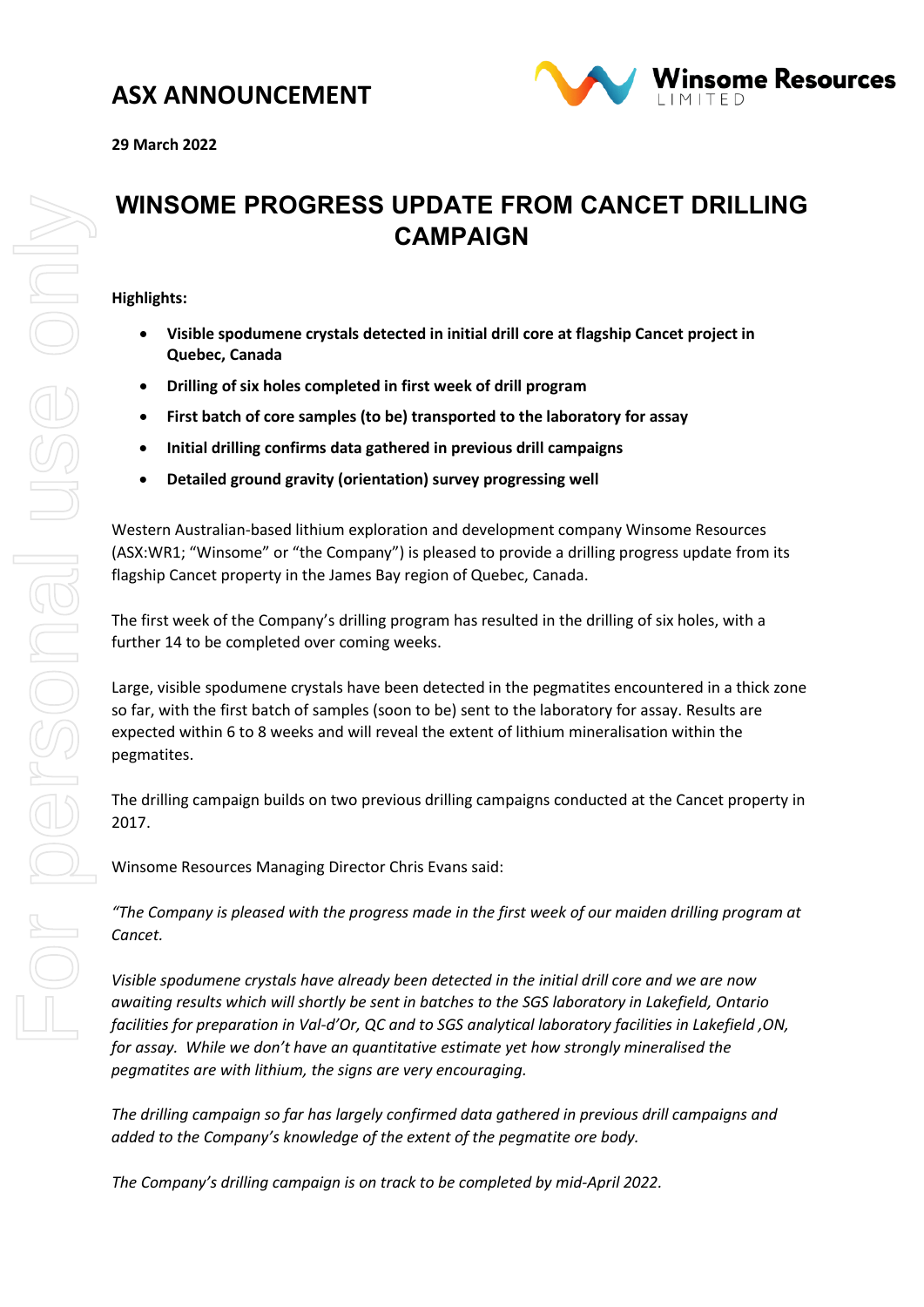## **ASX ANNOUNCEMENT**



*Concurrently, gravity surveying which commenced at Cancet last week, is also progressing well and we expect it to be completed in 15 to 20 days, while the analysis of results and target identification will take about 6 to 8 weeks.*



**Picture 1 -** *Visible spodumene crystals have been detected in the initial drill core*



*Picture 2 – Drill core being prepared near Cancet*